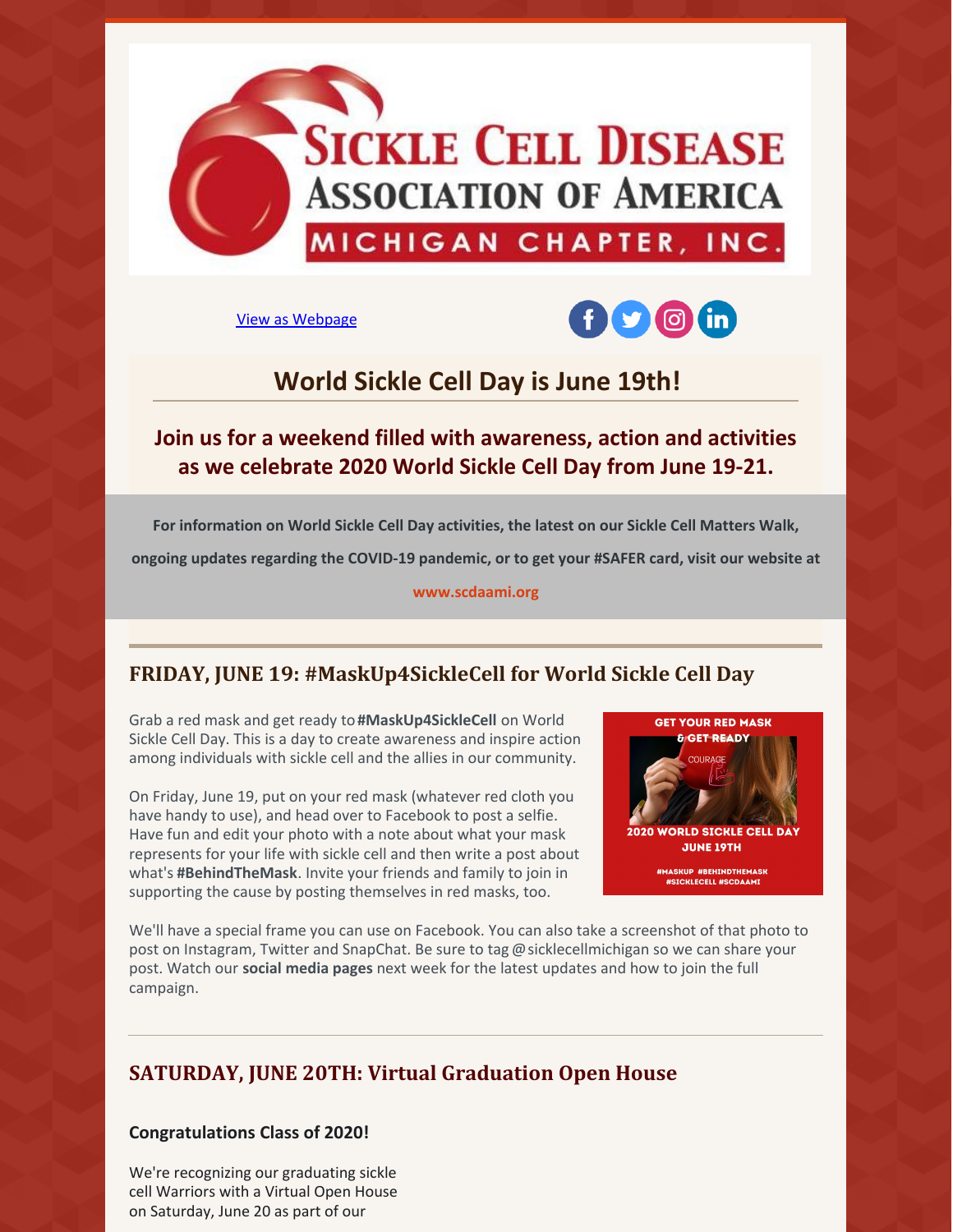World Sickle Cell Day weekend. Do you know someone who should be included?

To be eligible, the student must have sickle cell, live in Michigan and be a December 2019 or Spring/Summer 2020 graduate from high school, college or trade school. Children of individuals with sickle cell who are graduating within these time frames are also eligible.

The graduate will need to complete an information form and send us photos no later than midnight, Sunday, May 31.

For all the [details,](https://www.scdaami.org/classof2020) please visit our **Class of 2020** page. Spread the word!



## **SUNDAY, JUNE 21: Sickle Sabbath**

We invite you to mark our first Sickle Sabbath in your place of worship on Saturday, June 20, or Sunday June 21 (depending on when you observe your sabbath).

While sickle cell disease predominately affects people of African, Latino and Middle Eastern descent, it can affect *anyone* of any ethnicity or nationality.

All faiths and denominations are encouraged to join us in educating their congregations about sickle cell disease and the importance of knowing your sickle cell trait status.



Sickle Sabbath flyers, fact sheets and a social media graphic are available on our web site at **[www.scdaami.org/sicklesabbath](https://www.scdaami.org/sicklesabbath)**. Participation is free, however, love offerings that day are welcome to support our education, outreach and advocacy services.

To join the event, talk with your worship leader or health ministry and share the Sickle Sabbath materials for distribution to your congregation members. We also encourage you to post and share the information on social media pages. For additional information, please **[email](mailto:info@scdaami.org) us** or call 313.864.4406.

## **It's time to get ready for the 2020 Sickle Cell Matters Walk!**



**Registration for our 2020 Sickle Cell Matters Walk is open at [www.scdaami.org/2020walk](https://www.scdaami.org/2020walk).**

Our 2020 Walk features a Warrior-focused #SickleSlide challenge, a salute to our Legacy Warriors (ages 50 and up), voter registration, and all the prizes, giveaways and fun you've come to expect plus more - whether we're walking virtually or in person.

Times are uncertain, but one thing's for sure: The need to keep our cause in front of the world has never been greater. COVID-19 has brought new attention to medical inequity. We'll stay on the front lines today and in the future.